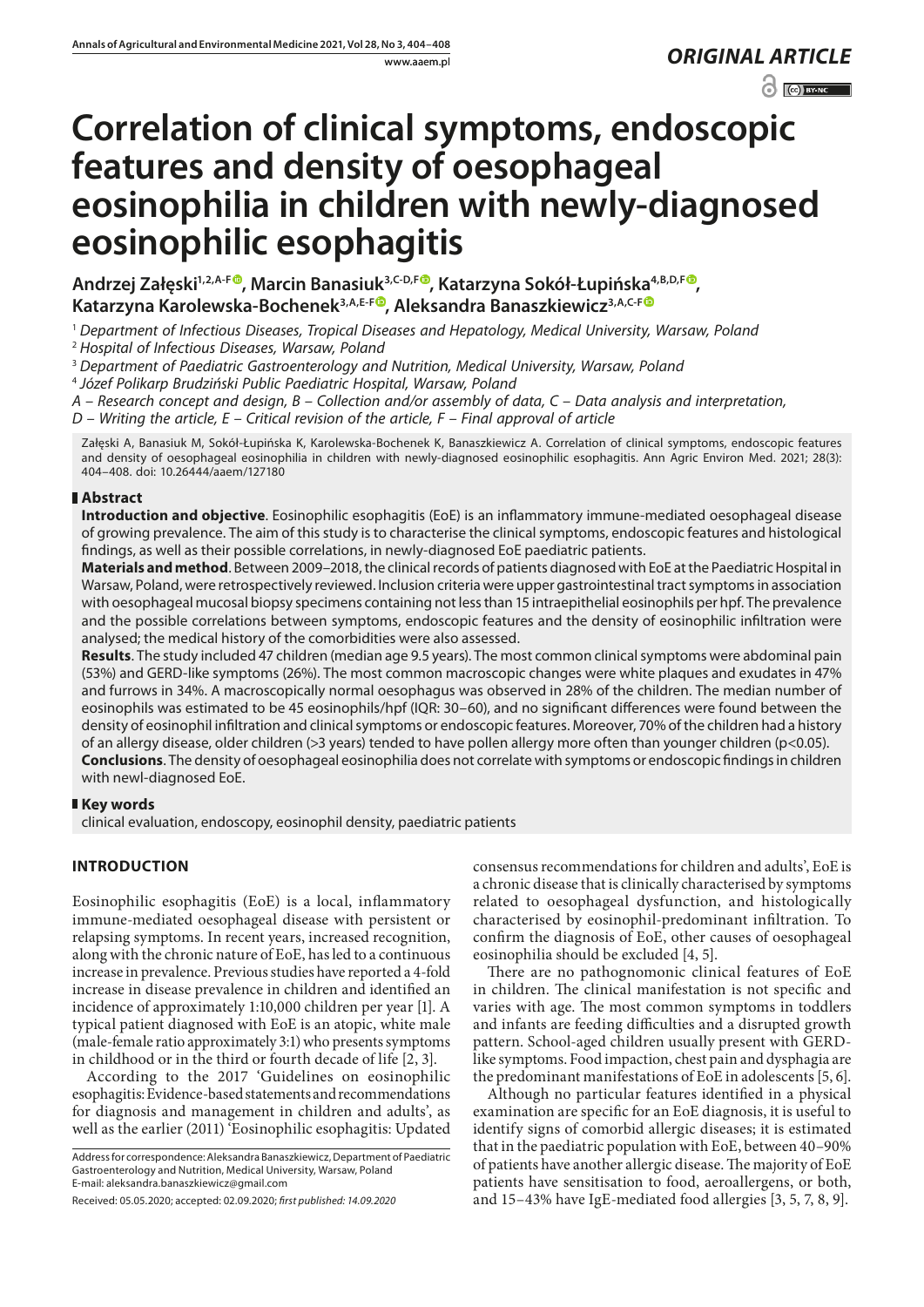Andrzej Załęski, Marcin Banasiuk, Katarzyna Sokół-Łupińska, Katarzyna Karolewska-Bochenek, Aleksandra Banaszkiewicz . Correlation of clinical symptoms…

At present, endoscopy with oesophageal biopsy remains the only appropriate and reliable diagnostic tool for EoE. A number of macroscopic changes have been observed in EoE by means of endoscopy, but none can be considered as pathognomonic. These changes include fixed oesophageal rings (trachealisation), transient rings (felinisation), white exudates, longitudinal furrows, oedema, oesophageal narrowing, mucosal fragility, and a tendency for lacerations (crepe paper oesophagus). In addition to EoE patients with these characteristic changes, a macroscopically-normal oesophagus is also seen in up to 30% of paediatric EoE patients [10, 11].

For an optimal evaluation, multiple biopsy specimens from the distal and proximal oesophagus and samples from the gastric antrum and duodenum should be obtained. The eosinophilic infiltration should be isolated from the oesophagus. The minimum threshold for a diagnosis of EoE is 15 eosinophils per high-power field (hpf) in at least one specimen. Other histopathological changes observed in patients with EoE include eosinophilic micro-abscesses, surface layering of eosinophils, extracellular eosinophil granules, basal cell hyperplasia, lamina propria fibrosis and dilated intercellular spaces [10, 11].

The correlation of clinical symptoms and endoscopic features with the density of oesophageal eosinophilia remains unclear, and data from previous studies are inconsistent [5, 12].

#### **OBJECTIVES**

There has been an observed increase in the incidence of newlydiagnosed cases of EoE in the paediatric population in recent years. However, data regarding correlations between clinical manifestations and the results of additional procedures in this population remain limited. The aim of the study was to characterise the clinical symptoms, endoscopic features and histological findings of newly-diagnosed EoE in children, and to determine any correlations between the clinical outcomes and the density of eosinophil infiltration.

#### **MATERIALS AND METHOD**

The clinical records of all patients diagnosed with EoE (ICD10: K20) in the Public Paediatric Teaching Hospital in Warsaw, Poland, over a 9-year period (November 2009–July 2018), were retrospectively reviewed. Approval for the study was obtained from the Clinical Research Ethics Committee of the Medical University in Warsaw (Consent No. AkBE/97/15) as a part of the trial 'Paediatric Eosinophilic Esophagitis: Results of the European Retrospective Pediatric Eosinophilic Esophagitis Registry (RetroPEER)' [13].

The inclusion criteria were upper gastrointestinal tract symptoms in association with oesophageal mucosal biopsy specimens containing ≥15 intraepithelial eosinophils per hpf,  $(400x$  enlargement, standard size  $0.3$  mm<sup>2</sup>) in at least one biopsy specimen, counted after haematoxylin-eosin staining. For each patient, three biopsies were obtained from the oesophagus (estimated diagnostic sensitivity at the level of 97%) [5]. Exclusion criteria were other causes of oesophageal eosinophilia, such as eosinophilic gastrointestinal diseases, achalasia/oesophageal atresia, Crohn's disease, connective

tissue diseases, drug hypersensitivity, infection (*Candida*, herpes), hypereosinophilic syndrome and graft-versus-host disease.

Distinctive symptoms, such as failure to thrive and disturbances in the weight growth pattern, abdominal/chest pain, other GERD-like symptoms (e.g., nausea, vomiting), dysphagia, odynophagia and food impaction, were analysed. Endoscopic features taken into account were strictures, furrows, rings, white exudates, clotting, oedema and fragility of the oesophageal mucosa, as well as macroscopically normal oesophageal mucosa.

Additionally assessed were the medical history concerning comorbidities, including celiac disease, gastroesophageal reflux disease, atopic history of asthma, rhinitis, food allergies and eczema, as well as allergic diagnostics (IgE level and eosinophilia in peripheral blood smear). Celiac disease was diagnosed on the basis of examination of duodenal mucosa biopsy (Marsh Scale) in conjunction with serology testing (anti-endomysial or anti-transglutaminase antibodies). Gastroesophageal reflux disease (GERD) was diagnosed using 24-hour pH-monitoring, according to well-defined criteria.

**Statistical methods.** The distribution of continuous variables was analysed by the Shapiro–Wilk test. The data were expressed as the median and interquartile range (IQR). Quantitative data were analysed using the Mann–Whitney U test or Kruskal–Wallis ANOVA when appropriate. Qualitative data were compared using the  $\chi^2$  test or the Fisher exact test. A P value of <0.05 was considered statistically significant.

#### **RESULTS**

On the basis of the inclusion and exclusion criteria, 47 children (male: female ratio of 2.1: 1), with median age 9.5 years (IQR: 4.1–14.7) were recruited. Those included into the study were not undergoing any pharmacological treatment at the time of diagnosis. The children were divided into three groups: ≤3 years, 3–10 years, and ≥10 years old. Characteristics of the cohort are shown in Table 1.

**Table 1.** Characteristics of the cohort

|                      | $\leq$ 3 y.o. | $3 - 10$ y.o. | $\geq$ 10 y.o. | P value |
|----------------------|---------------|---------------|----------------|---------|
| $n=47$               | 7(15%)        | 17 (36%)      | 23 (49%)       |         |
| male $(n=32)$        | 5(16%)        | 11 (34%)      | 16 (50%)       |         |
| female (n=15)        | 2(13%)        | 6(40%)        | 7(47%)         |         |
| <b>Comorbidities</b> |               |               |                |         |
| $GERD(n=9)$          | 2(29%)        | 3(18%)        | 4 (17%)        | 0.8     |
| Celiac disease (n=4) | 1 (14%)       | 1(6%)         | 2(9%)          | 0.6     |
| Allergies (n=33)     | 5(71%)        | 14 (83%)      | 17 (74%)       | 0.03    |

The most common clinical symptom was abdominal pain, declared by 53% of the children (n=25). The other most frequent symptoms were GERD-like symptoms (26%; n=12), failure to thrive (23%; n=11) and dysphagia (19%; n=9). Symptom duration ranged between one and 48 months; the ranges were as follow: abdominal pain 1–48 months, GERD-like symptoms 3–44 months, failure to thrive 1–30 months, dysphagia 1–12 months. Symptom analysis in the subgroups ≤3 years and ≥10 years demonstrated different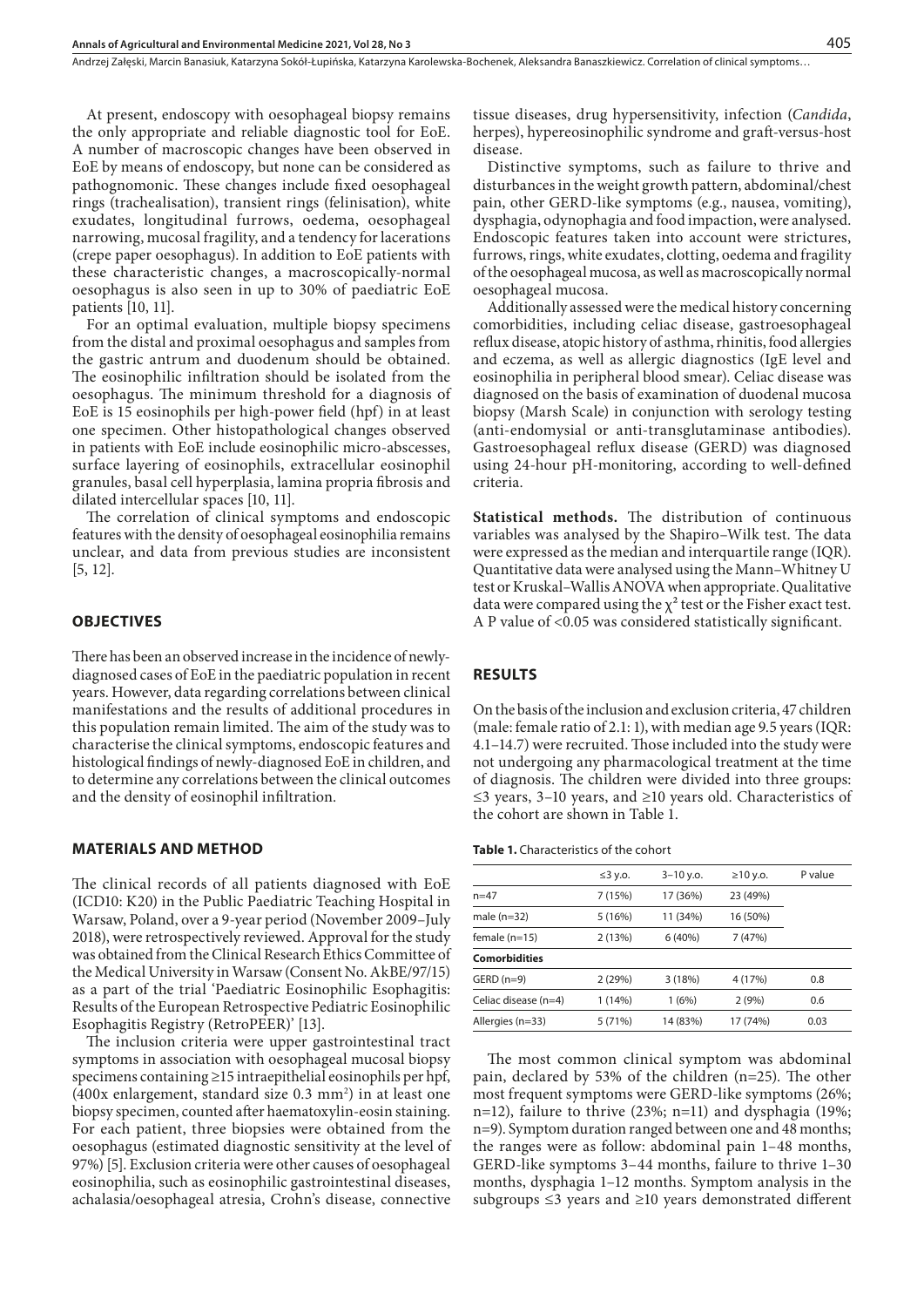patterns of clinical presentation between infants, toddlers and older children and adolescents. The most common clinical symptoms in young children (≤3 years) included GERD-like symptoms (43%) and failure to thrive (29%). In comparison, adolescents primarily experienced abdominal pain (61%) and dysphagia (26%), but the differences were not statistically significant (p>0.05).

The endoscopic features visualised included strictures, furrows, rings, white exudates, clotting, oedema and fragility of the oesophageal mucosa. A macroscopically normal oesophagus was observed in 28% of the children (n=13). The most common macroscopic changes were white plaques and exudates in 47% (n=21) and furrows in 34% (n=16). Other typical findings were rings (21%), oedema and fragility of the mucosa (19%), and clotting (9%). Oesophageal stricture was observed in only one patient (4%). None of the patients who presented with dysphagia had a macroscopically normal oesophagus (p<0.05).

The median number of eosinophils in the hpf observation was estimated to be 45 (IQR: 30–60). The vast majority of children (82%; n=37) had ≥30 eosinophils/hpf on the histological assessment, and among them, 35% had  $\geq 60$ eosinophils/hpf. The density of eosinophilic infiltration did not correlate with any clinical symptom or endoscopy feature (p>0.05) in the analysed subgroups. The clinical, endoscopic and histopathologic features of the study groups are shown in Table 2. As well in the whole cohort any type of the clinical symptoms was strictly correlated with the density of eosinophilic infiltration (p>0.05), but in the case of dysphagia it was close to statistical significance  $(p=0.06)$ (Fig. 1).

**Table 2.** Clinical, endoscopic and histopathologic features of the study groups

|                                     | $≤3$ y.o.            | $3 - 10$ y.o.      | $\geq$ 10 y.o.     | P-value |
|-------------------------------------|----------------------|--------------------|--------------------|---------|
| Clinical symptoms                   |                      |                    |                    |         |
| Dysphagia                           | 1(14%)               | 2(12%)             | 6(26%)             | 0.3     |
| Abdominal pain                      | 1 (14%)              | 10 (59%)           | 14 (61%)           | 0.07    |
| GERD-like symptoms                  | 3(43%)               | 5(29%)             | 4 (17%)            | 0.2     |
| Failure to thrive                   | 2(29%)               | 5(29%)             | 4 (17%)            | 0.8     |
| <b>Endoscopic features</b>          |                      |                    |                    |         |
| Rings                               | ٠                    | 3(18%)             | 7 (30%)            | 0.1     |
| White exudates                      | 3(43%)               | 9(53%)             | $9(40\%)$          | 0.7     |
| <b>Furrows</b>                      | 3(43%)               | 5(29%)             | 8 (35%)            | 0.8     |
| Oedema                              | ٠                    | 2(12%)             | 2(9%)              | 0.4     |
| <b>Strictures</b>                   | ٠                    |                    | 1(4%)              | 0.5     |
| Fragility                           | 1 (14%)              | 2(12%)             | 2(9%)              | 0.9     |
| Clotting                            | -                    |                    | 4 (17%)            | 0.2     |
| Normal                              | 4                    | 4                  | 5                  | 0.8     |
| <b>Histopathology result</b>        |                      |                    |                    |         |
| Peak eosinophil count/<br>hpf (IQR) | 27.5<br>(IQR: 20-60) | 40<br>(IQR: 40–60) | 40<br>(IQR: 35-60) | 0.4     |

IQR – interquartile range

Data in the subgroup of patients with a macroscopically normal oesophagus were also analysed (n=13) (Tab. 3). In these children, the most common clinical presentation was also abdominal pain (46%) and GERD-like symptoms (31%). The median number of eosinophils per hpf was estimated to



**Figure 1.** Distribution of peak eosinophil count per high power field according to the symptoms in whole cohort (1 – presence of the symptom, 0 – without the symptom)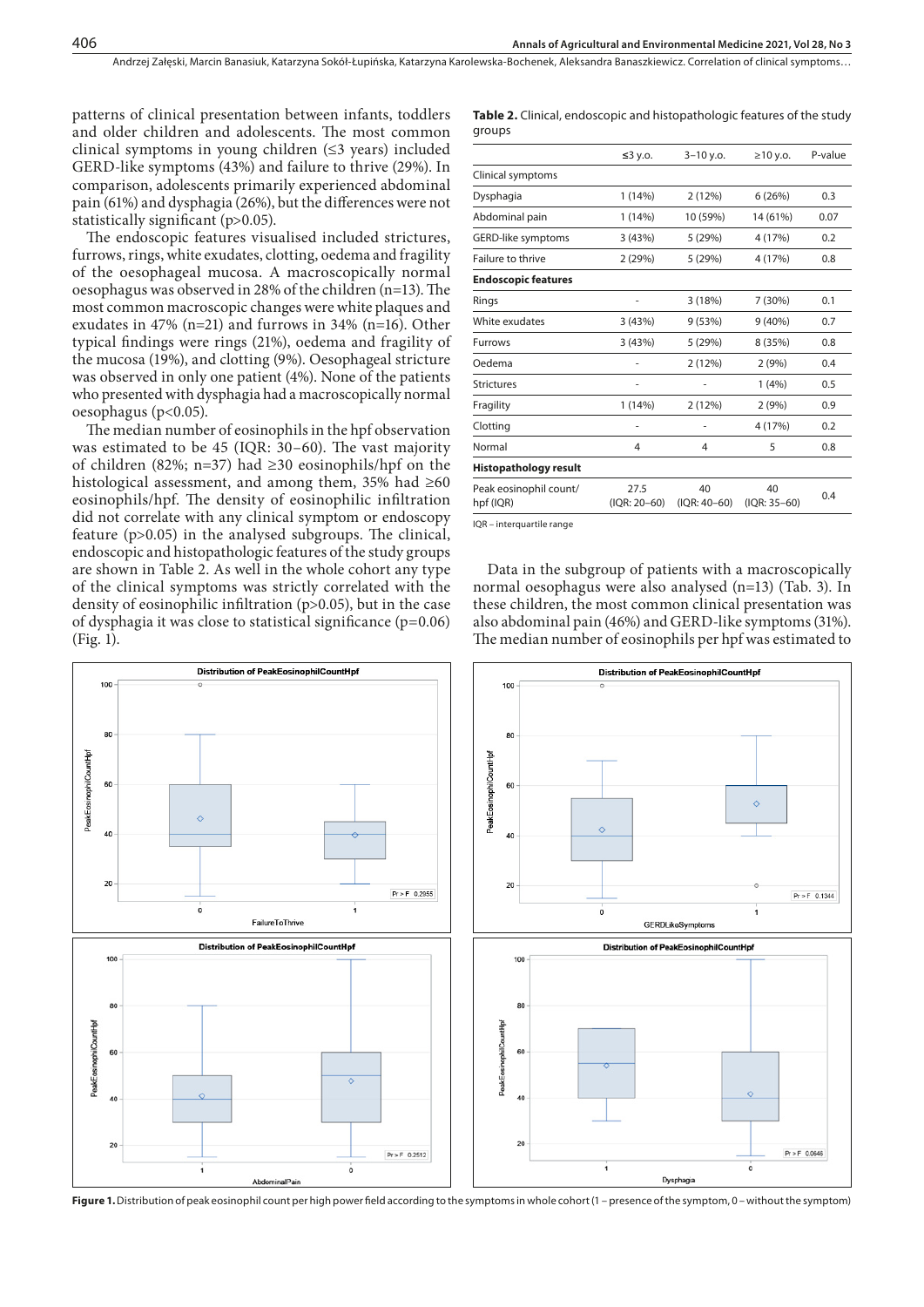be 40 (IQR: 25–60), and did not significantly differ from the whole cohort (p>0.05).

**Table 3.** Characteristics of patients with macroscopically normal oesophagus

|                               | $\leq 3$ y.o.          | $3 - 10$ y.o.      | $\geq$ 10 y.o.       | P value |
|-------------------------------|------------------------|--------------------|----------------------|---------|
| <b>Clinical symptoms</b>      |                        |                    |                      |         |
| Dysphagia                     |                        | ۰                  |                      |         |
| Abdominal pain                |                        | 1(25%)             | 5 (100%)             | 0.001   |
| GERD-like symptoms            | 2(50%)                 | 2(50%)             |                      | 0.08    |
| Failure to thrive             | 1(25%)                 |                    | 1(25%)               | 0.4     |
| Histopathology result         |                        |                    |                      |         |
| Peak eosinophil count/<br>hpf | 27.5<br>(IOR: 22.5-45) | 60<br>(IOR: 50-80) | 40<br>$(IOR: 15-40)$ | 0.1     |
|                               |                        |                    |                      |         |

IQR – interquartile range

Overall, 70% of the children (n=33) had a positive personal history of any allergic disease (asthma, rhinitis, food allergy, eczema). IgE was assessed in 29 patients (62%); in 59% of these patients it was elevated (greater than 2 SD of the median for the age). In 90% of patients, the peripheral eosinophils count was elevated (greater than 4% of white blood cells, median 7.3%; IQR: 4.8–9). Significantly more frequent hypersensitivity to aeroallergens was observed in children age 3 years or older (p<0.05) (Tab. 1).

To assess for the presence of celiac disease, all of the patients underwent duodenal mucosa biopsy, and 81% of patients underwent biopsy in conjunction with serology testing (antiendomysial or anti-transglutaminase antibodies). On that basis, 4 of the 47 patients (9%) were diagnosed with comorbid celiac disease. Additionally, 9 patients (19%) were diagnosed with GERD using 24 hour pH-monitoring in the esophagus (Tab. 1).

#### **DISCUSSION**

In recent years, the increasing incidence and prevalence of eosinophilic esophagitis has led to EoE becoming one of the most prevalent oesophageal diseases and the leading cause of dysphagia and food impaction in children and young adults [5].

In the current study, the most common clinical symptom was abdominal pain, which affected more than half of the patients. On performing age-group analysis, it was found that GERD-like symptoms and failure to thrive were the most common symptoms in children ≤3 years, while abdominal pain and dysphagia were the most common symptoms in children older than 10 years. Dysphagia and food impaction are characteristic features of EoE in older children and adults. In this study, dysphagia occurred in 19% of all children. The results are in line with those of previous EoE studies in which dysphagia was observed in 4.8–60.9% of children and in 46.2–94.5% of adults [14].

In the presented cohort of patients, white exudates and furrows were the 2 most typical endoscopic findings. This result are similar to those of a recent review of endoscopic findings that analysed almost 2,000 children and adolescents with newly-diagnosed EoE [15]. In addition, one of the most important papers on EoE, a meta-analysis of more than 100 studies of both children and adults with EoE, (Kim et al.,

2012) reported that there were significant differences between children and adults. The authors found that oedema and exudates were more common in children, whereas rings and strictures were more common in adults [11]. These results might be attributed to the longer disease duration in adults, but they might also be due to different phenotypes of EoE. The different endoscopic features of EoE in children versus adults may explain the different symptom presentations, as mentioned above. In the currentr study, none of the patients with dysphagia (which is characteristic for adults) presented with a macroscopically normal oesophagus. However, statistically significant differences and correlations were observed between endoscopic features and clinical symptoms in children.

The endoscopic findings are very suggestive for a diagnosis of EoE. Interestingly, however, there is a group of patients that have no visually suggestive findings in the oesophagus. In this study, 27.6% of all the children had visually normal oesophageal mucosa at the time of EoE diagnosis. Bolton et al. found that between 10% – 33% of children with EoE presented with a macroscopically normal oesophagus [15]. In the current study, no differences were observe in this subgroup in terms of clinical symptoms, or in the density of eosinophilic infiltration. Therefore, it can concluded that endoscopic findings alone do not reliably establish a diagnosis of EoE, or its severity. This finding also leads to the conclusion that oesophageal biopsies should be routinely obtained in all children referred for gastroscopy due to upper GI symptoms.

Other studies have shown the inconsistency between disease activity and microscopic findings (density of eosinophil infiltration) in children with EoE [16, 17, 18, 19]. The presented findings indicate that there are no correlations between the density of eosinophil infiltration (eosinophil peak count), the clinical manifestations and the endoscopic features (p>0.05). In adults, EoE activity is currently assessed using the validated Eosinophilic Activity Index (EEsAI) and the Dysphagia Symptom Questionnaire; in children it is assessed using the Paediatric EoE Symptom Score (PEESS) [20, 21, 22, 23]. In addition to these tools, histopathological assessment continues to be necessary for monitoring disease activity. Further trials are required to establish optimal noninvasive methods for EoE activity evaluation to reduce the need for repeated endoscopies with biopsies. This is especially true for the paediatric population, which in most cases necessitates general anaesthesia to perform the procedure.

Despite the possibility of using different histopathological changes for EoE diagnosis, the diagnosis mainly relies on a peak count of 15 eosinophils per hpf. Recently, in addition to peak eosinophil count, an EoE-specific histological scoring system (EoEHSS) has been developed to provide a standardised method to evaluate oesophageal biopsies [24]. Unfortunately, EoEHSS is not commonly used by histopathologists, and it was not possible to apply it in the current study

During the data collection process in this study, some recommendations on EoE were changed, one of which was regarding celiac disease and GERD comorbidities [4,5]. According to the latest guidelines, in this study, GERD and celiac disease were not applied as exclusion criteria of EoE. Moreover, comorbidity of those conditions were determined and it was found that GERD affected nearly one-fifth of the patients.